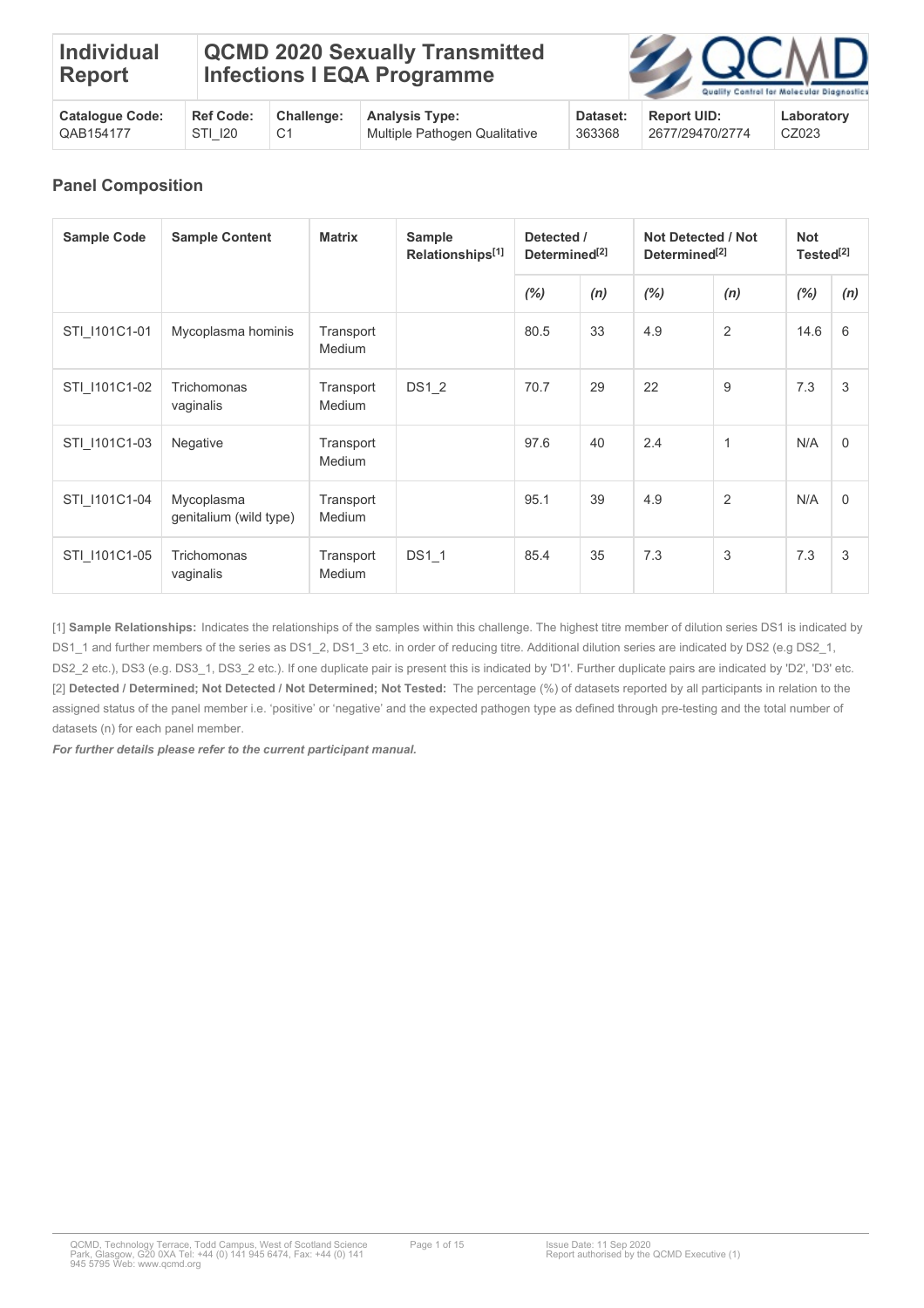#### **Individual Report QCMD 2020 Sexually Transmitted Infections I EQA Programme**

| <b>Cataloque Code:</b> |         | Ref Code: Challenge: | <b>Analysis Type:</b>           | Dataset: | Report UID:     | Laboratory |
|------------------------|---------|----------------------|---------------------------------|----------|-----------------|------------|
| QAB154177              | STI 120 |                      | ↓ Multiple Pathogen Qualitative | 363368   | 2677/29470/2774 | CZ023      |

| <b>EQA Assessment Group[1]</b> |  |
|--------------------------------|--|
|--------------------------------|--|

**N/A (Refer to My Workflow details section below)** 

# **Your Summary Results (Core Samples)**

| <b>Sample Code</b> | <b>Expected Result<sup>[2]</sup></b> |                          | Your Final Laboratory Reported Result <sup>[3]</sup> |                            |                                        | Sample<br>Status <sup>[7]</sup> | <b>Detection</b><br>Frequency <sup>[8]</sup> | <b>Detection</b><br>Score <sup>[9]</sup> |
|--------------------|--------------------------------------|--------------------------|------------------------------------------------------|----------------------------|----------------------------------------|---------------------------------|----------------------------------------------|------------------------------------------|
|                    | Qualitative                          | Pathogen ID              | Pathogen included in<br>workflow(s)[4]<br>Yes/No     | Qualitative <sup>[5]</sup> | Reported<br>Pathogen ID <sup>[6]</sup> |                                 |                                              |                                          |
| STI 1101C1-01      | Positive                             | Mycoplasma<br>hominis    | Yes                                                  | Positive                   | Mycoplasma<br>hominis                  | Core                            | Detected                                     | $\bullet$                                |
| STI 1101C1-03      | Negative                             |                          | N/A                                                  | Negative                   |                                        | Core                            | Negative                                     | $\,$ 0 $\,$                              |
| STI 1101C1-04      | Positive                             | Mycoplasma<br>genitalium | Yes                                                  | Positive                   | Mycoplasma<br>genitalium               | Core                            | Frequently<br>Detected                       | $\bullet$                                |
| STI 1101C1-05      | Positive                             | Trichomonas<br>vaginalis | Yes                                                  | Positive                   | Trichomonas<br>vaginalis               | Core                            | Detected                                     | $\overline{\mathbf{0}}$                  |

[1] **EQA Assessment Group:** To aid analysis participant results are grouped according to the molecular amplification/ detection method specified within their molecular workflow for this challenge/ distribution. For further details refer to the Additional Information: Individual Panel Member Analysis section of this report.

[2] **Expected Result:** positive / negative result and the specific pathogen present within each panel member.

[3] **Your Final Laboratory Reported Result:** the final reported result which may be based on one or more workflows used to test each panel member.

[4] **Pathogen included in workflow(s):** Yes / No answer to whether the expected pathogen was tested for. [5] **Qualitative:** The final qualitative result you reported for each sample within this EQA challenge / distribution.

[6] **Reported Pathogen ID:** The final pathogen(s) identification you reported for each sample within this EQA challenge / distribution.

[7] **Sample Status:** Sample Status: EQA samples are defined as "CORE" or "EDUCATIONAL". Core proficiency samples are reviewed by the QCMD Scientific Expert(s). This is on the basis of scientific information, clinical relevance, current literature and, where appropriate, professional clinical

guidelines. Participating laboratories are expected to report core proficiency samples correctly within the EQA challenge / distribution.

[8] **Detection Frequency:** To aid qualitative analysis each panel member is assigned a frequency of detection. This is based on the peer group consensus of all qualitative results returned by participants within the EQA challenge/distribution. Note that the detection frequency is assigned using only datasets submitted using workflows including the target pathogen.

[9] **Detection Score:** Your detection scores are based on the assigned detection frequency of each panel member, where 0 is "highly satisfactory" and 3 (three) is "highly unsatisfactory"

*For further details please refer to the current participant manual.*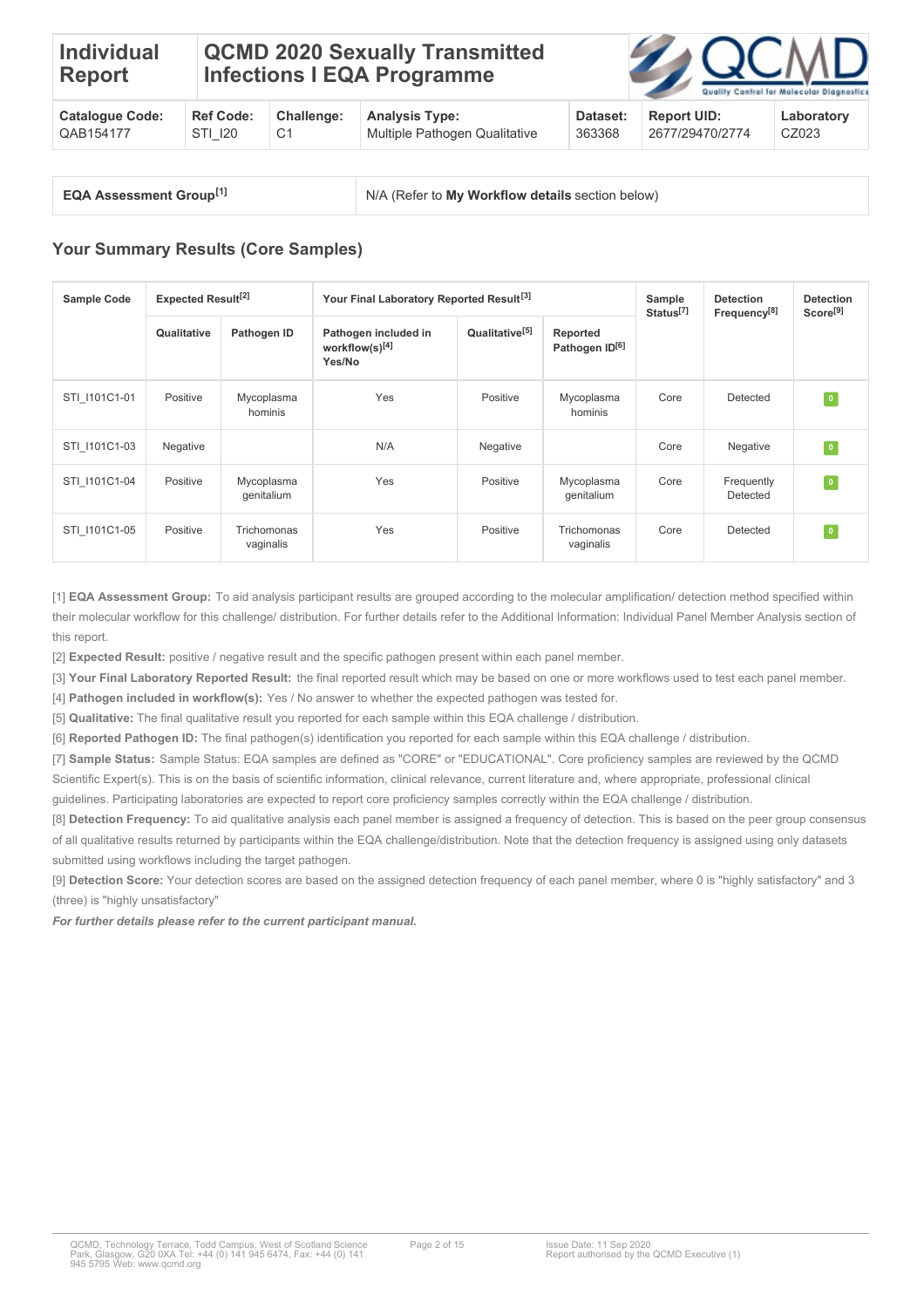| <b>Individual</b><br>Report |                  |            | <b>QCMD 2020 Sexually Transmitted</b><br><b>Infections I EQA Programme</b> |          | <b>ZAQCMD</b>      | Quality Control for Molecular Diagnostic: |
|-----------------------------|------------------|------------|----------------------------------------------------------------------------|----------|--------------------|-------------------------------------------|
| <b>Catalogue Code:</b>      | <b>Ref Code:</b> | Challenge: | <b>Analysis Type:</b>                                                      | Dataset: | <b>Report UID:</b> | Laboratory                                |

CZ023

| QAB154177 | 120 | Multiple Pathogen Qualitative | 363368 | 2677/29470/2774 |
|-----------|-----|-------------------------------|--------|-----------------|
|           |     |                               |        |                 |

#### **Multiple Pathogen Programme - Qualitative Assessment of Results**

Results are categorised based on the workflow used and the pathogen(s) targeted as shown in the table below.

|                         |              |                   |                                 | <b>Laboratory Reported Results</b>  |                                                 |                                               |                                               |                                 |                   |                         |                                                     |                                                        |                                                                |          |
|-------------------------|--------------|-------------------|---------------------------------|-------------------------------------|-------------------------------------------------|-----------------------------------------------|-----------------------------------------------|---------------------------------|-------------------|-------------------------|-----------------------------------------------------|--------------------------------------------------------|----------------------------------------------------------------|----------|
| Expected                |              |                   |                                 |                                     | Expected pathogen(s)<br>included in workflow(s) | Expected                                      | <b>Result Category</b>                        |                                 |                   | <b>Sample Weighting</b> |                                                     |                                                        |                                                                |          |
| Qualitative<br>Result   |              | Positive Negative | <b>Not</b><br><b>Determined</b> | Expected<br>pathogen(s)<br>detected | Expected<br>pathogen(s)<br>not detected         | pathogen(s) not<br>included in<br>workflow(s) |                                               |                                 |                   |                         | Frequently<br>Detected<br>$( > 95\% )$<br>positive) | <b>Detected</b><br>(Between 65<br>and 95%<br>positive) | Infrequently<br><b>Detected (Less</b><br>than 65%<br>positive) | Negative |
| Positive                | $\checkmark$ |                   |                                 | ✔                                   |                                                 |                                               | Expected<br>Pathogen<br>Reported              | Detected /<br>Determined        | $\overline{0}$    | $\overline{0}$          | $\overline{0}$                                      | N/A                                                    |                                                                |          |
| Negative                |              | ✔                 |                                 |                                     |                                                 |                                               | No pathogen<br>reported                       | Detected /<br><b>Determined</b> | N/A               | N/A                     | N/A                                                 | $\overline{0}$                                         |                                                                |          |
| Negative                | $\checkmark$ |                   |                                 |                                     |                                                 |                                               | <b>False Positive</b>                         | False<br><b>Positive</b>        | 3 <sup>°</sup>    | $\overline{3}$          | 3 <sup>°</sup>                                      | N/A                                                    |                                                                |          |
| Positive                | ✔            |                   |                                 |                                     |                                                 |                                               | Reported<br>Pathogen(s)<br>not as<br>expected | False<br><b>Positive</b>        | 3                 | 3                       | 3                                                   | N/A                                                    |                                                                |          |
| Positive                | ✔            |                   |                                 |                                     |                                                 |                                               | Reported<br>Pathogen(s)<br>not as<br>expected | False<br><b>Positive</b>        | $\overline{3}$    | $\overline{3}$          | $\overline{3}$                                      | N/A                                                    |                                                                |          |
| Positive or<br>Negative |              |                   | ✔                               |                                     |                                                 |                                               | <b>Result</b><br>reported as<br>ot determined | <b>Not</b><br>Determined        | 3                 | $\overline{2}$          | $\overline{1}$                                      | N/A                                                    |                                                                |          |
| Positive                |              | ✔                 |                                 |                                     | $\checkmark$                                    |                                               | No pathogen<br>reported                       | False<br><b>Negative</b>        | 3                 | $\overline{2}$          | $\mathbf{1}$                                        | N/A                                                    |                                                                |          |
| Positive                |              | $\checkmark$      |                                 |                                     |                                                 |                                               | Expected<br>pathogen not<br>tested for        | <b>Not Tested</b>               | <b>Not Scored</b> | <b>Not Scored</b>       | <b>Not Scored</b>                                   | N/A                                                    |                                                                |          |

### **My Workflow Details:**

| <b>Name</b>        | Gardnerella vaginalis (v2)     |
|--------------------|--------------------------------|
| <b>Description</b> |                                |
| Targets            | <b>B</b> Gardnerella vaginalis |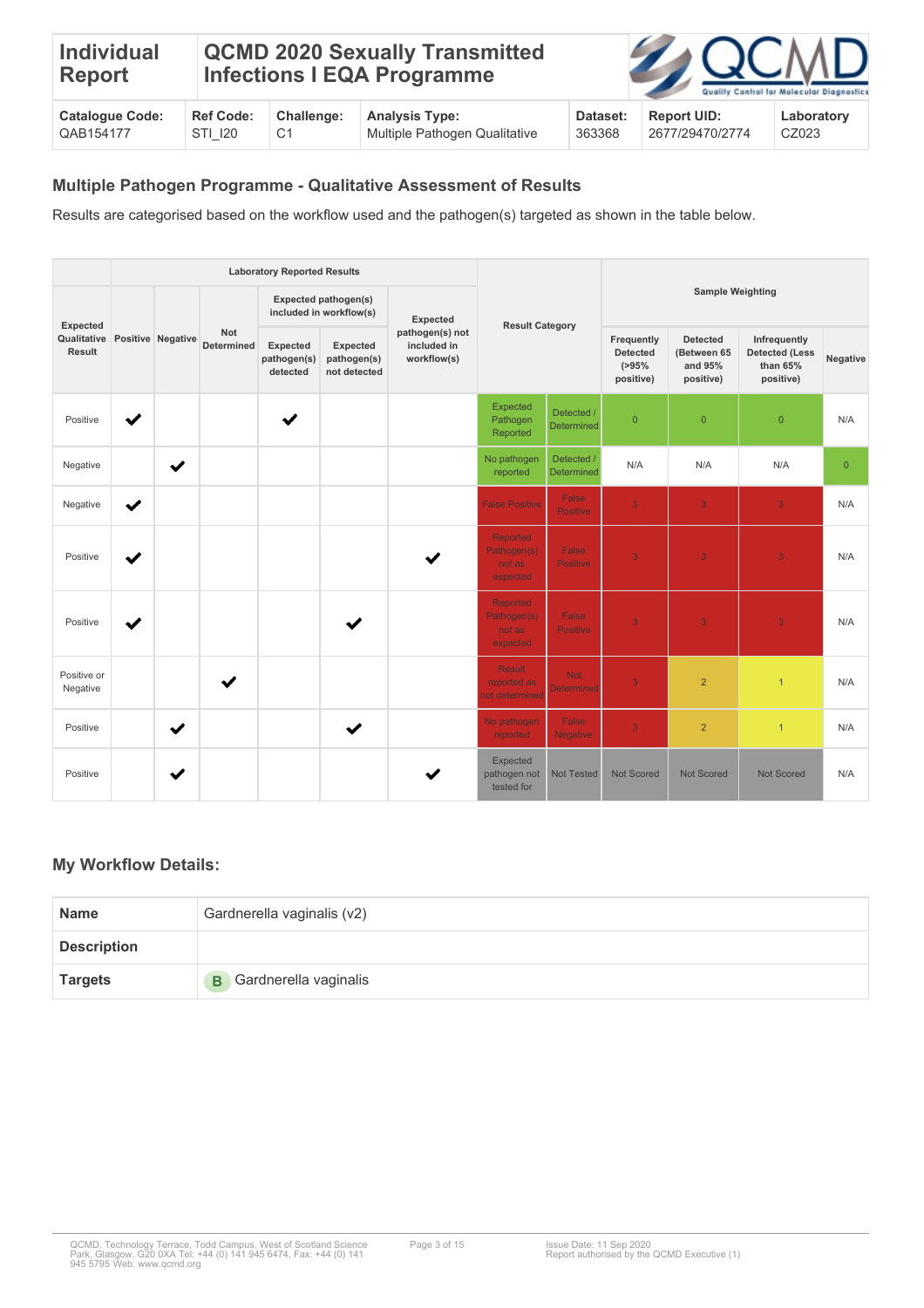| <b>Individual</b> | <b>QCMD 2020 Sexually Transmitted</b> |
|-------------------|---------------------------------------|
| Report            | <b>Infections I EQA Programme</b>     |



| Catalogue Code: | <b>Ref Code:</b> | Challenge: | <b>Analysis Type:</b>           | Dataset: | <b>Report UID:</b> | Laboratory |
|-----------------|------------------|------------|---------------------------------|----------|--------------------|------------|
| QAB154177       | STI 120          |            | ↓ Multiple Pathogen Qualitative | 363368   | 2677/29470/2774    | CZ023      |

| <b>Assays</b> | <b>Extraction - Manual Extraction Process</b>                 |
|---------------|---------------------------------------------------------------|
|               | • Commercial                                                  |
|               | o Kit Manufacturer: GeneProof                                 |
|               | o Kit Type: PathogenFree DNA Isolation Kit                    |
|               | Amplification - GeneProof - croBEE Real-Time PCR System<br>A. |
|               | • Commercial                                                  |
|               | o Kit Manufacturer: GeneProof                                 |
|               | o Kit Type: Gardnerella vaginalis PCR Kit                     |
|               | o Kit Version: ISFX                                           |

|  | Used to test samples: STI_I101C1-01, STI_I101C1-02, STI_I101C1-03, STI_I101C1-04, STI_I101C1-05 |
|--|-------------------------------------------------------------------------------------------------|
|--|-------------------------------------------------------------------------------------------------|

| <b>Name</b>        | GeneProof Mycoplasma genitalium/hominis PCR Kit (v2)                                                                                                                                                                                                                                                                                                      |
|--------------------|-----------------------------------------------------------------------------------------------------------------------------------------------------------------------------------------------------------------------------------------------------------------------------------------------------------------------------------------------------------|
| <b>Description</b> |                                                                                                                                                                                                                                                                                                                                                           |
| <b>Targets</b>     | Mycoplasma genitalium<br>B<br>Mycoplasma hominis<br>B.                                                                                                                                                                                                                                                                                                    |
| <b>Assays</b>      | <b>Extraction - Manual Extraction Process</b><br>• Commercial<br>o Kit Manufacturer: GeneProof<br>o Kit Type: PathogenFree DNA Isolation Kit<br>Amplification - GeneProof - croBEE Real-Time PCR System<br>A.<br>• Multiplex<br>• Commercial<br>o Kit Manufacturer: GeneProof<br>o Kit Type: Mycoplasma genitalium/hominis PCR Kit<br>o Kit Version: ISEX |

| Used to test samples: STI_I101C1-01, STI_I101C1-02, STI_I101C1-03, STI_I101C1-04, STI_I101C1-05 |
|-------------------------------------------------------------------------------------------------|
|                                                                                                 |

| <b>Name</b>        | Trichomonas vaginalis PCR Kit (v2) |  |  |  |
|--------------------|------------------------------------|--|--|--|
| <b>Description</b> |                                    |  |  |  |
| <b>Targets</b>     | <b>B</b> Trichomonas vaginalis     |  |  |  |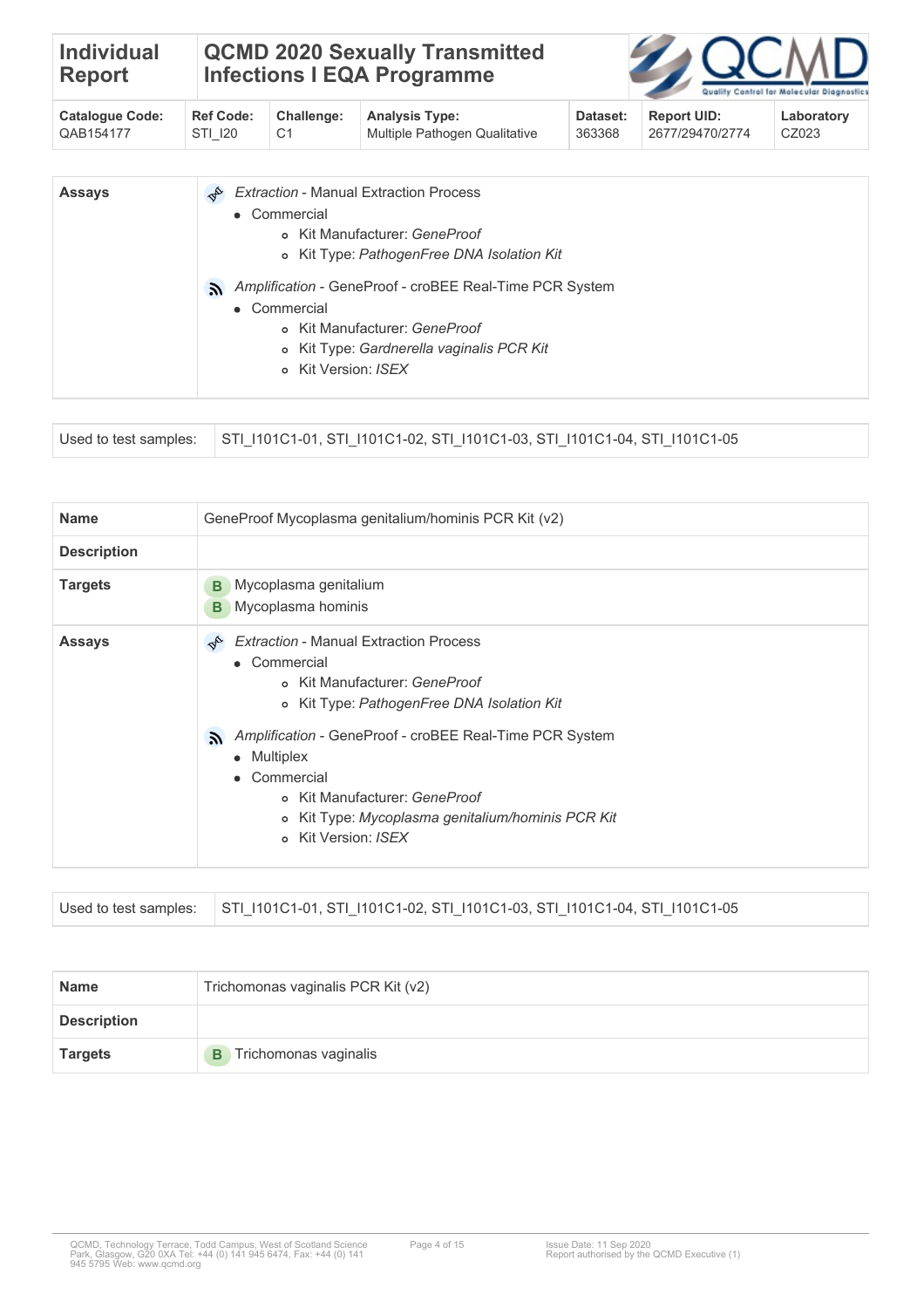| <b>Individual</b><br><b>Report</b>  |                             | <b>QCMD 2020 Sexually Transmitted</b><br><b>Infections I EQA Programme</b><br>Quality Control for Molecular Diagnostics |                                                                                                                                                                                                                                                                     |                    |                                       |                     |  |
|-------------------------------------|-----------------------------|-------------------------------------------------------------------------------------------------------------------------|---------------------------------------------------------------------------------------------------------------------------------------------------------------------------------------------------------------------------------------------------------------------|--------------------|---------------------------------------|---------------------|--|
| <b>Catalogue Code:</b><br>QAB154177 | <b>Ref Code:</b><br>STI 120 | Challenge:<br>C <sub>1</sub>                                                                                            | <b>Analysis Type:</b><br>Multiple Pathogen Qualitative                                                                                                                                                                                                              | Dataset:<br>363368 | <b>Report UID:</b><br>2677/29470/2774 | Laboratory<br>CZ023 |  |
| <b>Assays</b>                       | DR<br>λ.<br>$\bullet$       | • Commercial<br>• Multiplex<br>Commercial<br>$\circ$<br>o Kit Version: ISFX                                             | <b>Extraction - Manual Extraction Process</b><br>o Kit Manufacturer: GeneProof<br>o Kit Type: PathogenFree DNA Isolation Kit<br>Amplification - GeneProof - croBEE Real-Time PCR System<br>o Kit Manufacturer: GeneProof<br>Kit Type: Trichomonas vaginalis PCR Kit |                    |                                       |                     |  |

|  | Used to test samples: STI_I101C1-01, STI_I101C1-02, STI_I101C1-03, STI_I101C1-04, STI_I101C1-05 |
|--|-------------------------------------------------------------------------------------------------|
|--|-------------------------------------------------------------------------------------------------|

| <b>Name</b>        | STI-CNMX (v3)                                                                                                                                                                                                                                                                 |
|--------------------|-------------------------------------------------------------------------------------------------------------------------------------------------------------------------------------------------------------------------------------------------------------------------------|
| <b>Description</b> |                                                                                                                                                                                                                                                                               |
| <b>Targets</b>     | Mycoplasma genitalium<br>В<br>Neisseria gonorrhoeae<br>в<br>Chlamydia trachomatis<br>B                                                                                                                                                                                        |
| <b>Assays</b>      | <b>Extraction - Manual Extraction Process</b><br>• Commercial<br>o Kit Manufacturer: GeneProof<br>o Kit Type: PathogenFree DNA Isolation Kit<br>Amplification - GeneProof - croBEE Real-Time PCR System<br>A.<br>• Multiplex<br>• Commercial<br>o Kit Manufacturer: GeneProof |
|                    | o Kit Type: GeneProof CT/NG/MG Multiplex PCR Kit<br>o Kit Version: ISEX                                                                                                                                                                                                       |

|  | Used to test samples: STI 1101C1-01, STI 1101C1-02, STI 1101C1-03, STI 1101C1-04, STI 1101C1-05 |
|--|-------------------------------------------------------------------------------------------------|
|--|-------------------------------------------------------------------------------------------------|

| <b>Name</b>        | Ureaplasma PCR Kit (v3)                                       |
|--------------------|---------------------------------------------------------------|
| <b>Description</b> |                                                               |
| <b>Targets</b>     | <b>B</b> Ureaplasma parvum<br><b>B</b> Ureaplasma urealyticum |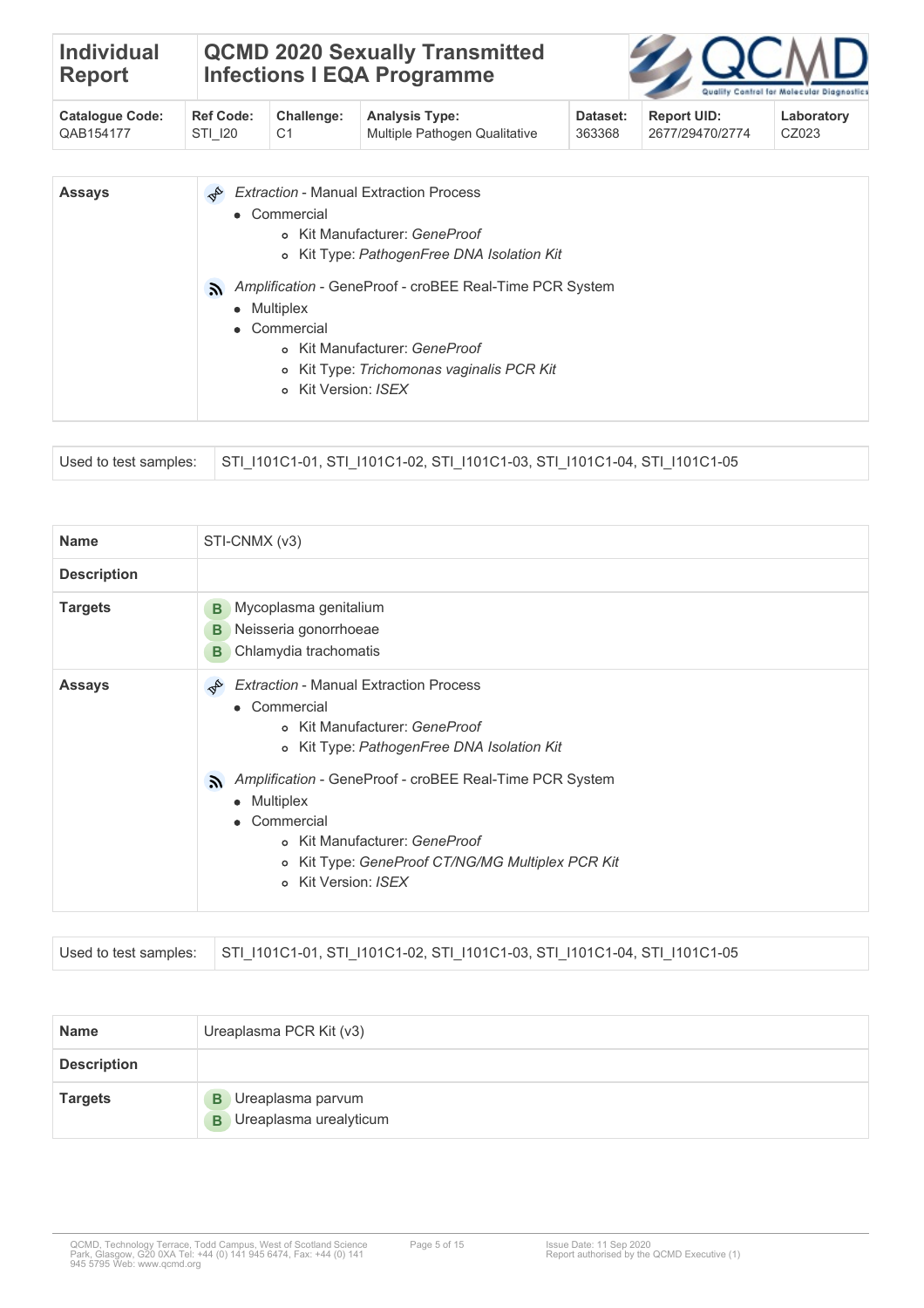| <b>Individual</b><br><b>Report</b>  | <b>QCMD 2020 Sexually Transmitted</b><br><b>Infections I EQA Programme</b> |                                                                  |                                                                                                                                                                                                                                                                               |                    |                                       | Quality Control for Molecular Diagnostic: |
|-------------------------------------|----------------------------------------------------------------------------|------------------------------------------------------------------|-------------------------------------------------------------------------------------------------------------------------------------------------------------------------------------------------------------------------------------------------------------------------------|--------------------|---------------------------------------|-------------------------------------------|
| <b>Catalogue Code:</b><br>QAB154177 | <b>Ref Code:</b><br>STI 120                                                | Challenge:<br>C <sub>1</sub>                                     | <b>Analysis Type:</b><br>Multiple Pathogen Qualitative                                                                                                                                                                                                                        | Dataset:<br>363368 | <b>Report UID:</b><br>2677/29470/2774 | Laboratory<br>CZ023                       |
| <b>Assays</b>                       | DR<br>ゕ<br>$\bullet$                                                       | • Commercial<br>• Multiplex<br>Commercial<br>$\circ$<br>$\Omega$ | <b>Extraction - Manual Extraction Process</b><br>o Kit Manufacturer: GeneProof<br>o Kit Type: PathogenFree DNA Isolation Kit<br>Amplification - GeneProof - croBEE Real-Time PCR System<br>o Kit Manufacturer: GeneProof<br>Kit Type: Ureaplasma PCR Kit<br>Kit Version: ISEX |                    |                                       |                                           |

| Used to test samples: STI 1101C1-01, STI 1101C1-02, STI 1101C1-03, STI 1101C1-04, STI 1101C1-05 |  |
|-------------------------------------------------------------------------------------------------|--|
|-------------------------------------------------------------------------------------------------|--|

| <b>Name</b>        | MH/UU/UP Multiplex PCR Kit (v2)                                                                                                                                                                                                                   |
|--------------------|---------------------------------------------------------------------------------------------------------------------------------------------------------------------------------------------------------------------------------------------------|
| <b>Description</b> |                                                                                                                                                                                                                                                   |
| <b>Targets</b>     | Ureaplasma parvum<br>B<br><b>B</b> Ureaplasma urealyticum<br>Mycoplasma hominis<br>B                                                                                                                                                              |
| <b>Assays</b>      | <b>Extraction - Manual Extraction Process</b><br>D<br>• Commercial<br>o Kit Manufacturer: GeneProof<br>o Kit Type: PathogenFree DNA Isolation Kit<br>Amplification - GeneProof - croBEE Real-Time PCR System<br>A.<br>• Multiplex<br>• Commercial |
|                    | o Kit Manufacturer: GeneProof<br>o Kit Type: GeneProof MH/UU/UP Multiplex PCR Kit<br>o Kit Version: ISEX                                                                                                                                          |

| Used to test samples:                                     STI 1101C1-01, STI 1101C1-02, STI 1101C1-03, STI 1101C1-04, STI 1101C1-05 |
|-------------------------------------------------------------------------------------------------------------------------------------|
|                                                                                                                                     |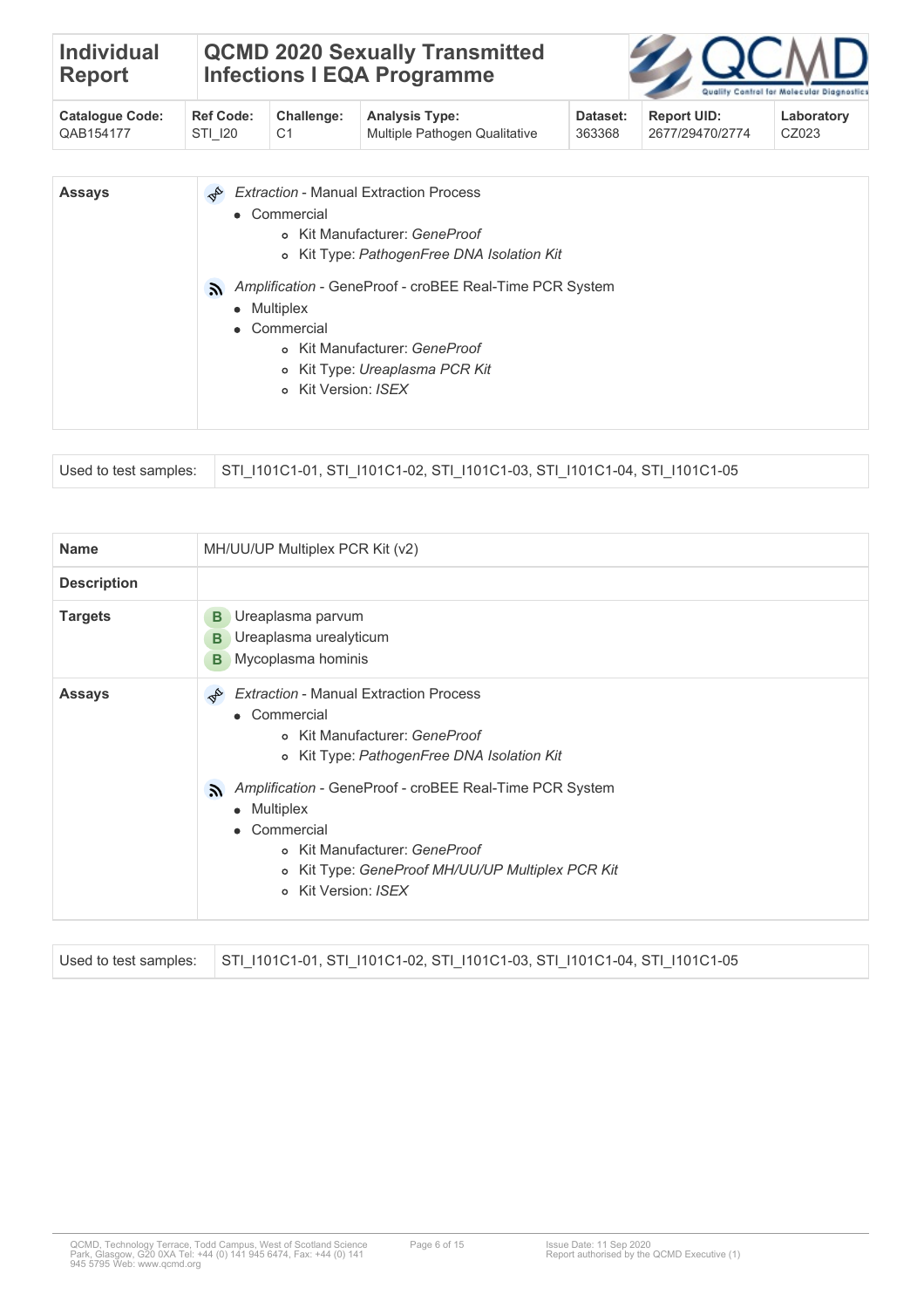| <b>Catalogue Code:</b> | <b>Ref Code:</b> | <b>Challenge:</b> | <b>Analysis Type:</b>         | Dataset: | <b>Report UID:</b> | Laboratory |
|------------------------|------------------|-------------------|-------------------------------|----------|--------------------|------------|
| CAB154177              | STI 120          |                   | Multiple Pathogen Qualitative | 363368   | 2677/29470/2774    | CZ023      |

# **Your Summary Results (Educational Samples)**

| <b>Sample Code</b> | <b>Expected Result<sup>[2]</sup></b> |                          | Your Final Laboratory Reported Result <sup>[3]</sup> | Sample<br>Status <sup>[7]</sup>                                      | <b>Detection</b><br>Frequency <sup>[8]</sup> | <b>Detection</b><br>Score <sup>[9]</sup> |          |           |
|--------------------|--------------------------------------|--------------------------|------------------------------------------------------|----------------------------------------------------------------------|----------------------------------------------|------------------------------------------|----------|-----------|
|                    | Qualitative                          | Pathogen ID              | Pathogen included in<br>workflow(s)[4]<br>Yes/No     | Qualitative <sup>[5]</sup><br>Reported<br>Pathogen ID <sup>[6]</sup> |                                              |                                          |          |           |
| STI 1101C1-02      | Positive                             | Trichomonas<br>vaginalis | Yes                                                  | Positive                                                             | Trichomonas<br>vaginalis                     | Educational                              | Detected | $\pmb{0}$ |

[1] **EQA Assessment Group:** To aid analysis participant results are grouped according to the molecular amplification/ detection method specified within their molecular workflow for this challenge/ distribution. For further details refer to the Additional Information: Individual Panel Member Analysis section of this report.

[2] **Expected Result:** positive / negative result and the specific pathogen present within each panel member.

[3] **Your Final Laboratory Reported Result:** the final reported result which may be based on one or more workflows used to test each panel member.

[4] **Pathogen included in workflow(s):** Yes / No answer to whether the expected pathogen was tested for.

[5] **Qualitative:** The final qualitative result you reported for each sample within this EQA challenge / distribution.

[6] **Reported Pathogen ID:** The final pathogen(s) identification you reported for each sample within this EQA challenge / distribution.

[7] **Sample Status:** Sample Status: EQA samples are defined as "CORE" or "EDUCATIONAL". Core proficiency samples are reviewed by the QCMD Scientific Expert(s). This is on the basis of scientific information, clinical relevance, current literature and, where appropriate, professional clinical

guidelines. Participating laboratories are expected to report core proficiency samples correctly within the EQA challenge / distribution.

[8] **Detection Frequency:** To aid qualitative analysis each panel member is assigned a frequency of detection. This is based on the peer group consensus of all qualitative results returned by participants within the EQA challenge/distribution. Note that the detection frequency is assigned using only datasets submitted using workflows including the target pathogen.

[9] **Detection Score:** Your detection scores are based on the assigned detection frequency of each panel member, where 0 is "highly satisfactory" and 3 (three) is "highly unsatisfactory"

*For further details please refer to the current participant manual.*

### **Further Programme Details**

| Number of Participants       | 46 |
|------------------------------|----|
| Number of Countries          | 19 |
| Number of Respondents        | 38 |
| Number of Datasets Submitted | 41 |

### **EQA Programme Aims**

The aim of the Sexually Transmitted Infection I (STI\_I) EQA is to assess the laboratories' ability to detect a range of sexually transmitted infections known to cause disease using their routine molecular diagnostic platform and procedures.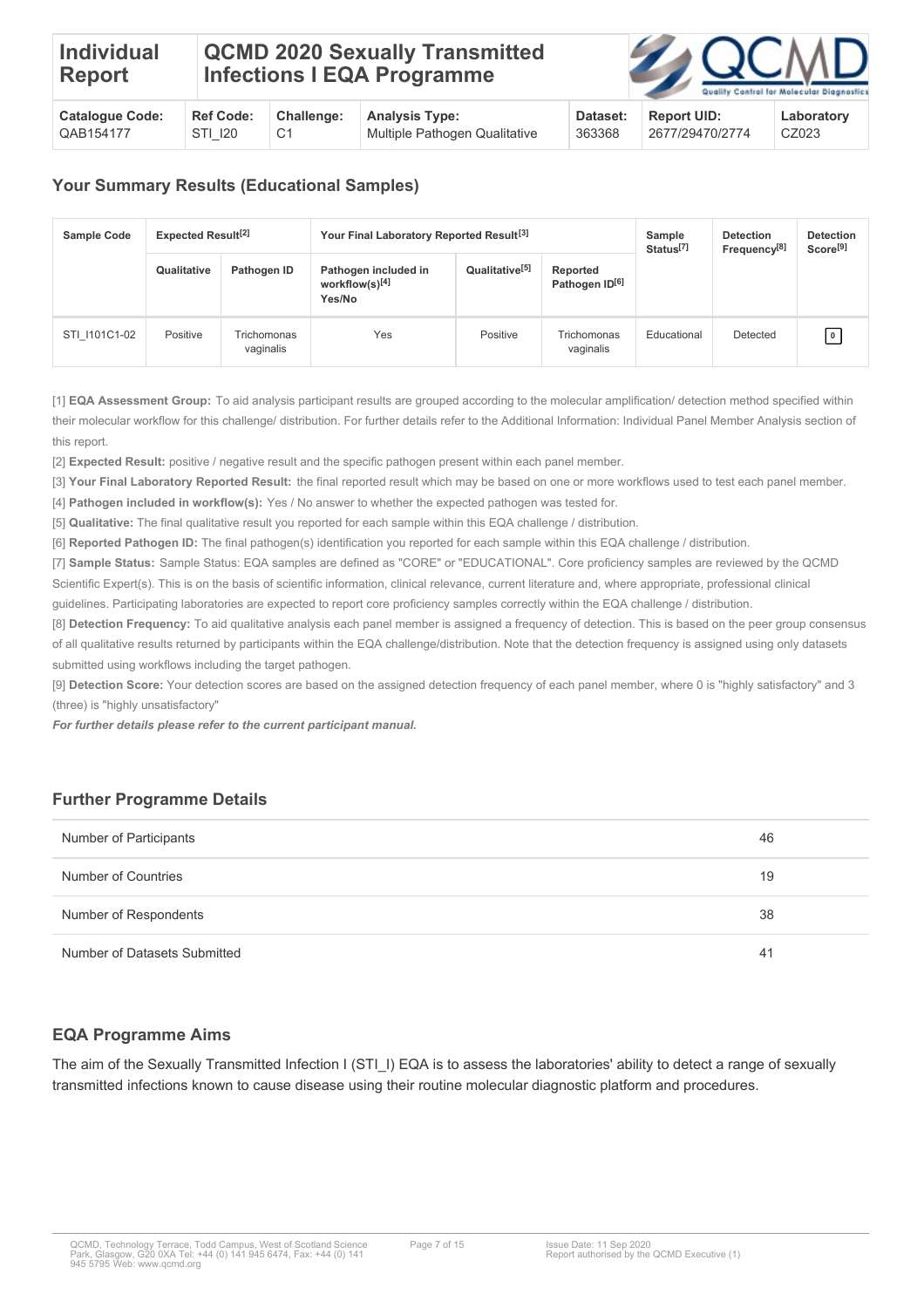# **QCMD 2020 Sexually Transmitted Infections I EQA Programme**



| <b>Catalogue Code:</b> | <b>Ref Code:</b> | Challenge: Analysis Type:     | Dataset: | <b>Report UID:</b> | Laboratory |
|------------------------|------------------|-------------------------------|----------|--------------------|------------|
| CAB154177              | STI 120          | Multiple Pathogen Qualitative | 363368   | 2677/29470/2774    | CZ023      |

#### **Feedback and Enquiries**

Participants are encouraged to read the QCMD Participants' Manual, which can be downloaded from the QCMD website.

Any enquiries should be submitted through the 'Contact Us' form that you can find in the 'Help' section of your QCMD (ITEMS) Participant Profile Area.

Panel member analysis is separated into CORE samples followed by EDUCATIONAL samples.

### **Individual Panel Member Analysis (Core Samples)**

Qualitative analysis for each panel member is provided in relation to your EQA assessment group. EQA assessment groups are established using the molecular workflow information reported by all participants within this EQA challenge / distribution.

To allow meaningful assessment at the individual method level the EQA assessment group must consist of 5 or more datasets. If there are not sufficient datasets at the individual method level then your results will be included within a higher EQA assessment group based on whether it is a commercial or in house technology/method. The highest level assessment grouping is "All" participant reported qualitative results.

A breakdown of qualitative results reported for all workflows used by participants on each of the panel members within this EQA challenge / distribution is provided below. Note: participants may use multiple workflows for each sample.

The final laboratory result indicates the final reported result which may be based on one or more workflows used to test each panel member.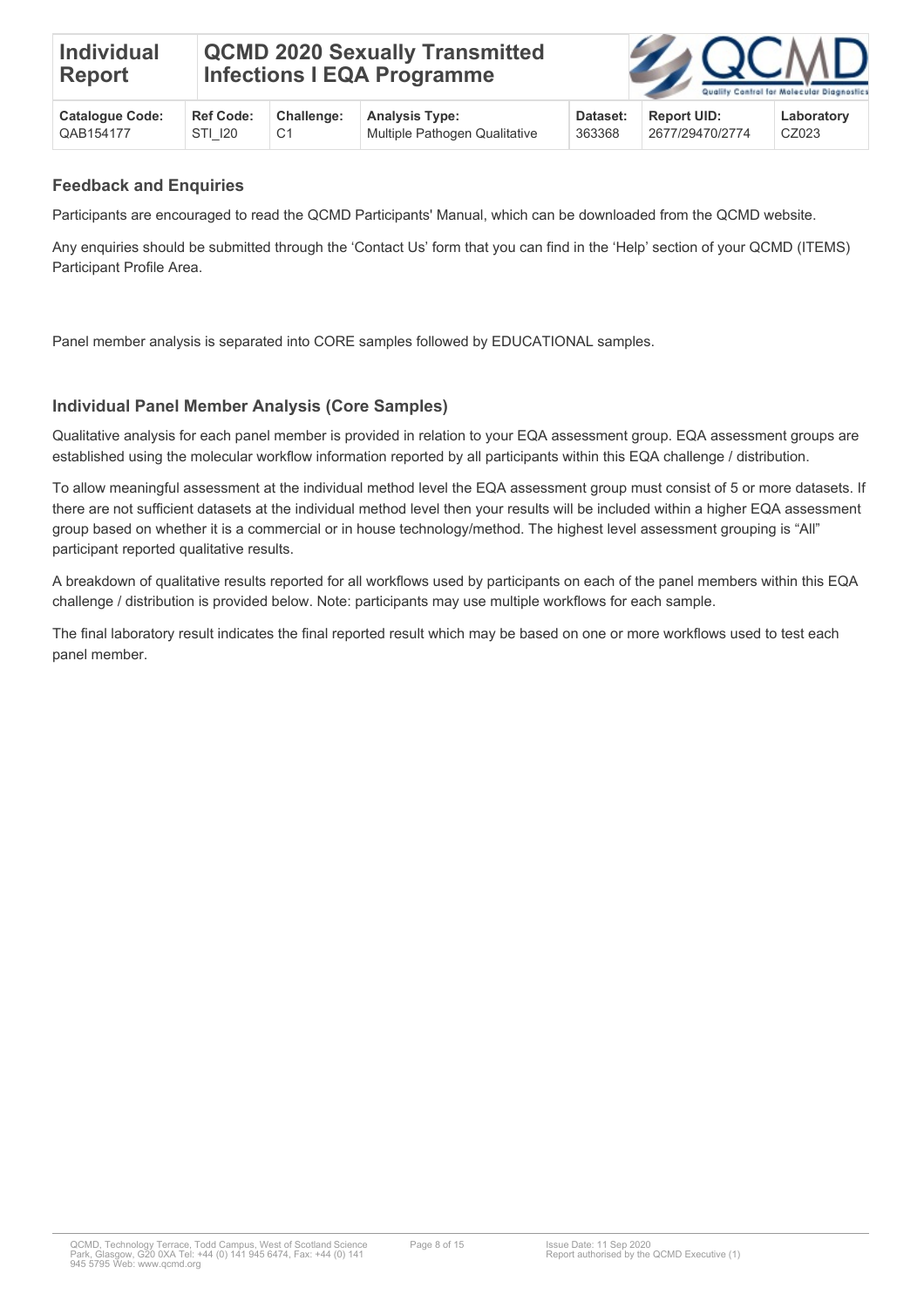| <b>Individual</b><br>Report |  | <b>QCMD 2020 Sexually Transmitted</b><br><b>Infections I EQA Programme</b> |  | <b>ZOCMD</b><br>Quality Control for Molecular Diagnostic |
|-----------------------------|--|----------------------------------------------------------------------------|--|----------------------------------------------------------|
|                             |  |                                                                            |  |                                                          |

| <b>Catalogue Code:</b> | <b>Ref Code:</b> | Challenge: | <b>Analysis Type:</b>         | Dataset: | <b>Report UID:</b> | Laboratory |
|------------------------|------------------|------------|-------------------------------|----------|--------------------|------------|
| QAB154177              | STI 120          |            | Multiple Pathogen Qualitative | 363368   | 2677/29470/2774    | CZ023      |

| <b>Sample Code</b> | <b>Sample</b><br><b>Content</b> | <b>Matrix</b>       | Sample<br><b>Relationships</b> | <b>Expected</b><br>targets |      | Detected /<br><b>Determined</b> |     | <b>Not Detected / Not</b><br><b>Determined</b> | <b>Not</b><br><b>Tested</b> |     |
|--------------------|---------------------------------|---------------------|--------------------------------|----------------------------|------|---------------------------------|-----|------------------------------------------------|-----------------------------|-----|
|                    |                                 |                     |                                |                            | (%)  | (n)                             | (%) | (n)                                            | (%)                         | (n) |
| STI 1101C1-01      | Mycoplasma<br>hominis           | Transport<br>Medium |                                | Mycoplasma<br>hominis      | 80.5 | 33                              | 4.9 | 2                                              | 14.6                        | 6   |

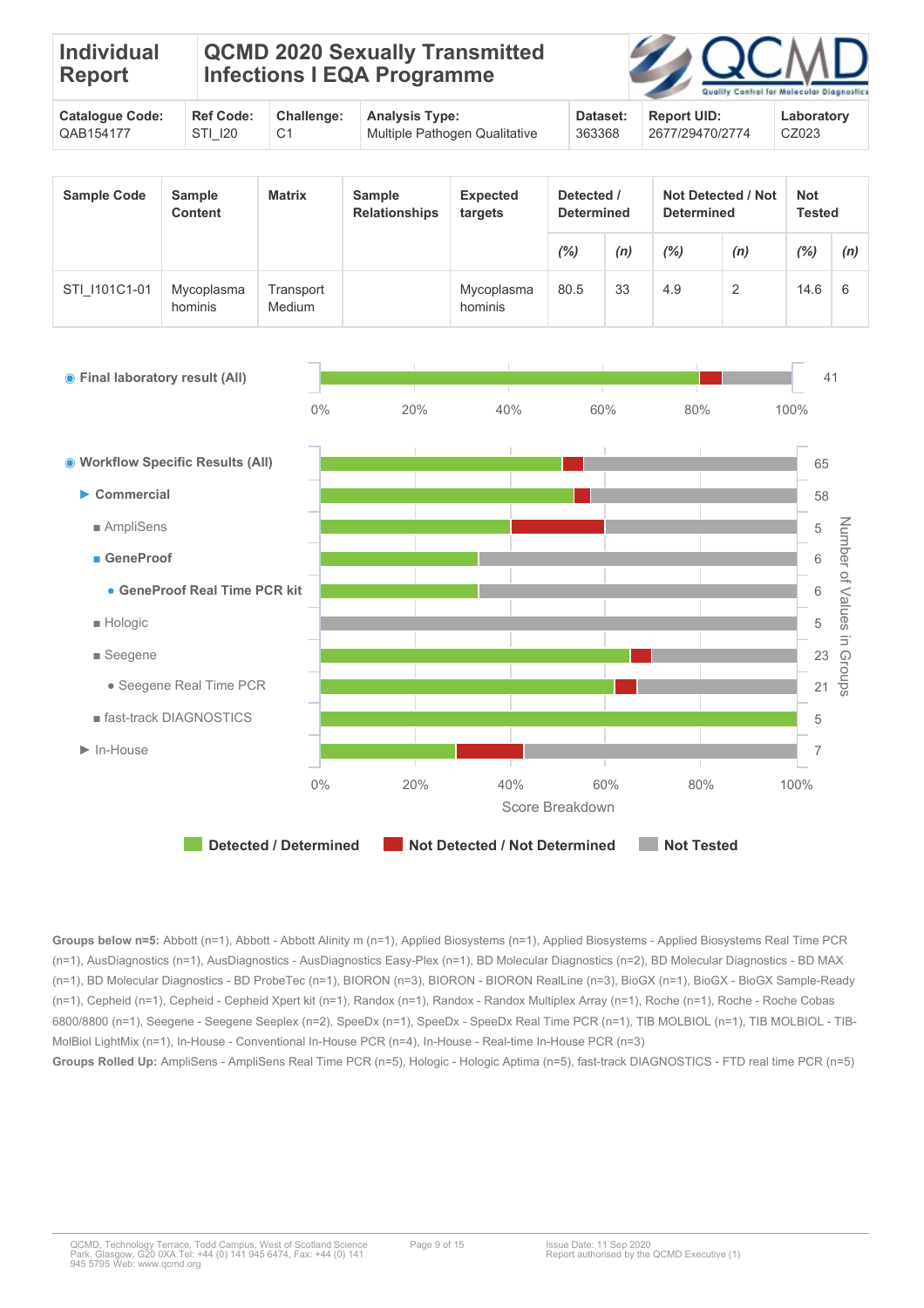| <b>Individual</b><br>Report               | <b>QCMD 2020 Sexually Transmitted</b><br><b>Infections I EQA Programme</b> |  |  | <b>ZOCMD</b>   | Quality Control for Molecular Diagnostic |
|-------------------------------------------|----------------------------------------------------------------------------|--|--|----------------|------------------------------------------|
| $\sim$ $\sim$ $\sim$ $\sim$ $\sim$ $\sim$ |                                                                            |  |  | $\blacksquare$ | .                                        |

| <b>Catalogue Code:</b> | <b>Ref Code:</b> | Challenge: | <b>Analysis Type:</b>         | Dataset: | <b>Report UID:</b> | Laboratory |
|------------------------|------------------|------------|-------------------------------|----------|--------------------|------------|
| QAB154177              | STI 120          |            | Multiple Pathogen Qualitative | 363368   | 2677/29470/2774    | CZ023      |

| <b>Sample Code</b> | <b>Sample</b><br><b>Content</b> | <b>Matrix</b>       | <b>Sample</b><br><b>Relationships</b> | <b>Expected</b><br>targets | Detected /<br><b>Determined</b> |     | <b>Not Detected / Not</b><br><b>Determined</b> |     | <b>Not</b><br><b>Tested</b> |     |
|--------------------|---------------------------------|---------------------|---------------------------------------|----------------------------|---------------------------------|-----|------------------------------------------------|-----|-----------------------------|-----|
|                    |                                 |                     |                                       |                            | $(\%)$                          | (n) | $(\%)$                                         | (n) | $\frac{1}{2}$               | (n) |
| STI 1101C1-03      | <b>Negative</b>                 | Transport<br>Medium |                                       |                            | 97.6                            | 40  | 2.4                                            |     | N/A                         | 0   |

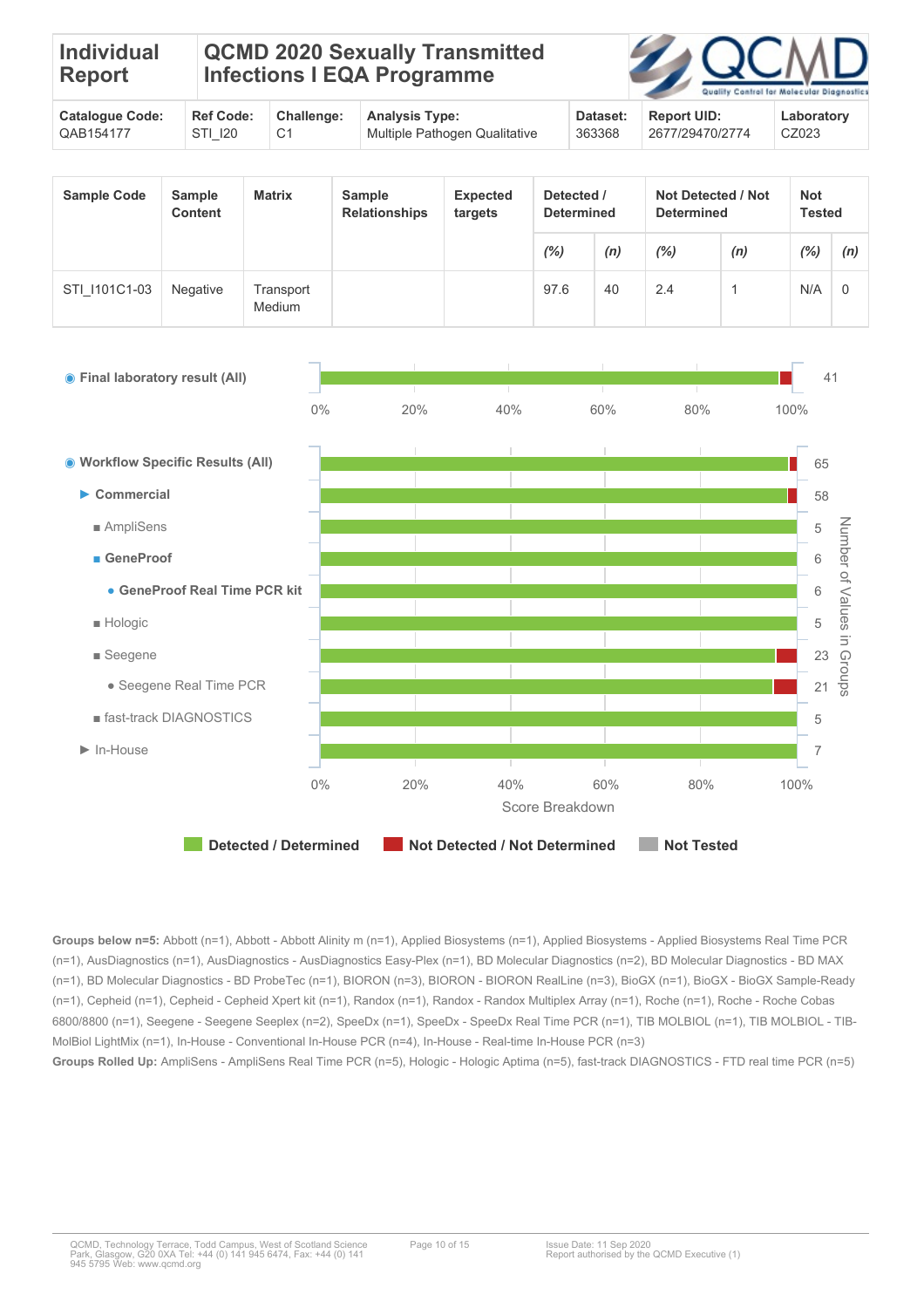| <b>Individual</b><br>Report |  | <b>QCMD 2020 Sexually Transmitted</b><br>Infections I EQA Programme |  | <b>ZOCMD</b><br>Quality Control for Molecular Diagnostic |
|-----------------------------|--|---------------------------------------------------------------------|--|----------------------------------------------------------|
|                             |  |                                                                     |  |                                                          |

| <b>Catalogue Code:</b> | <b>Ref Code:</b> | Challenge: | <b>Analysis Type:</b>         | Dataset: | <b>Report UID:</b> | Laboratory |
|------------------------|------------------|------------|-------------------------------|----------|--------------------|------------|
| QAB154177              | STI 120          |            | Multiple Pathogen Qualitative | 363368   | 2677/29470/2774    | CZ023      |

| <b>Sample Code</b> | <b>Sample Content</b>                   | <b>Matrix</b>       | <b>Sample</b><br><b>Relationships</b> | <b>Expected</b><br>targets | Detected /<br><b>Determined</b> |     | Not Detected /<br><b>Not Determined</b> |                | <b>Not</b><br><b>Tested</b> |          |
|--------------------|-----------------------------------------|---------------------|---------------------------------------|----------------------------|---------------------------------|-----|-----------------------------------------|----------------|-----------------------------|----------|
|                    |                                         |                     |                                       |                            | (%)                             | (n) | $(\%)$                                  | (n)            | $\frac{(0)}{0}$             | (n)      |
| STI 1101C1-04      | Mycoplasma<br>genitalium (wild<br>type) | Transport<br>Medium |                                       | Mycoplasma<br>genitalium   | 95.1                            | 39  | 4.9                                     | $\overline{2}$ | N/A                         | $\Omega$ |

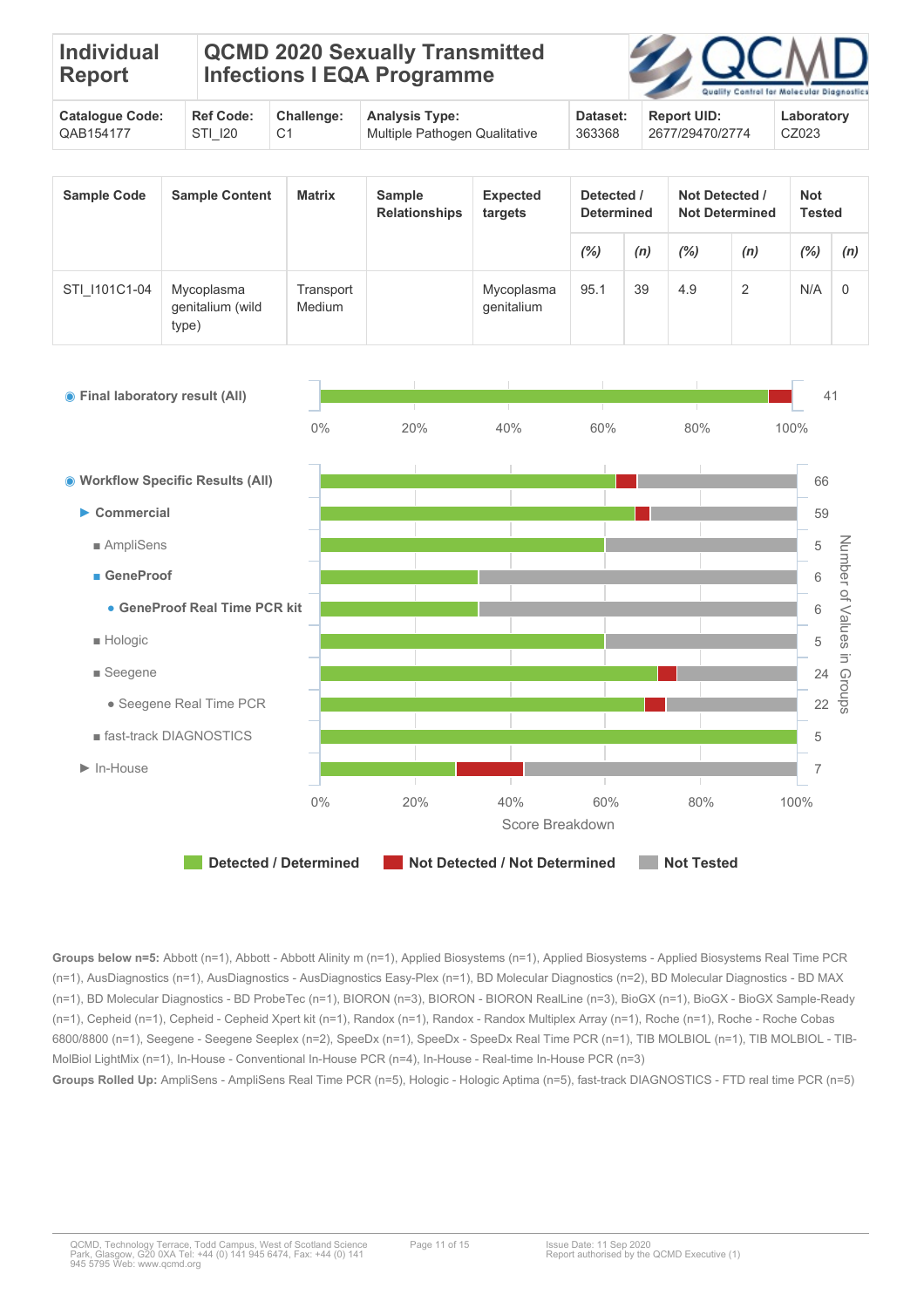| <b>Individual</b><br>Report |  | <b>QCMD 2020 Sexually Transmitted</b><br><b>Infections I EQA Programme</b> |  | <b>ZAQCMD</b><br>Quality Control for Molecular Diagnostic |  |
|-----------------------------|--|----------------------------------------------------------------------------|--|-----------------------------------------------------------|--|
|                             |  |                                                                            |  |                                                           |  |

| <b>Catalogue Code:</b> | <b>Ref Code:</b> | Challenge: | <b>Analysis Type:</b>         | Dataset: | <b>Report UID:</b> | Laboratory |
|------------------------|------------------|------------|-------------------------------|----------|--------------------|------------|
| QAB154177              | STI 120          |            | Multiple Pathogen Qualitative | 363368   | 2677/29470/2774    | CZ023      |

| <b>Sample Code</b> | <b>Sample</b><br><b>Content</b> | <b>Matrix</b>       | <b>Sample</b><br><b>Relationships</b> | <b>Expected</b><br>targets | Detected /<br><b>Determined</b> |     | <b>Not Detected / Not</b><br><b>Determined</b> |     | Not<br>Tested |     |
|--------------------|---------------------------------|---------------------|---------------------------------------|----------------------------|---------------------------------|-----|------------------------------------------------|-----|---------------|-----|
|                    |                                 |                     |                                       |                            | $(\%)$                          | (n) | (%)                                            | (n) | $(\%)$        | (n) |
| STI 1101C1-05      | Trichomonas<br>vaginalis        | Transport<br>Medium | $DS1_1$                               | Trichomonas<br>vaginalis   | 85.4                            | 35  | 7.3                                            |     | 7.3           | 3   |



**Groups Rolled Up:** Hologic - Hologic Aptima (n=5), fast-track DIAGNOSTICS - FTD real time PCR (n=5)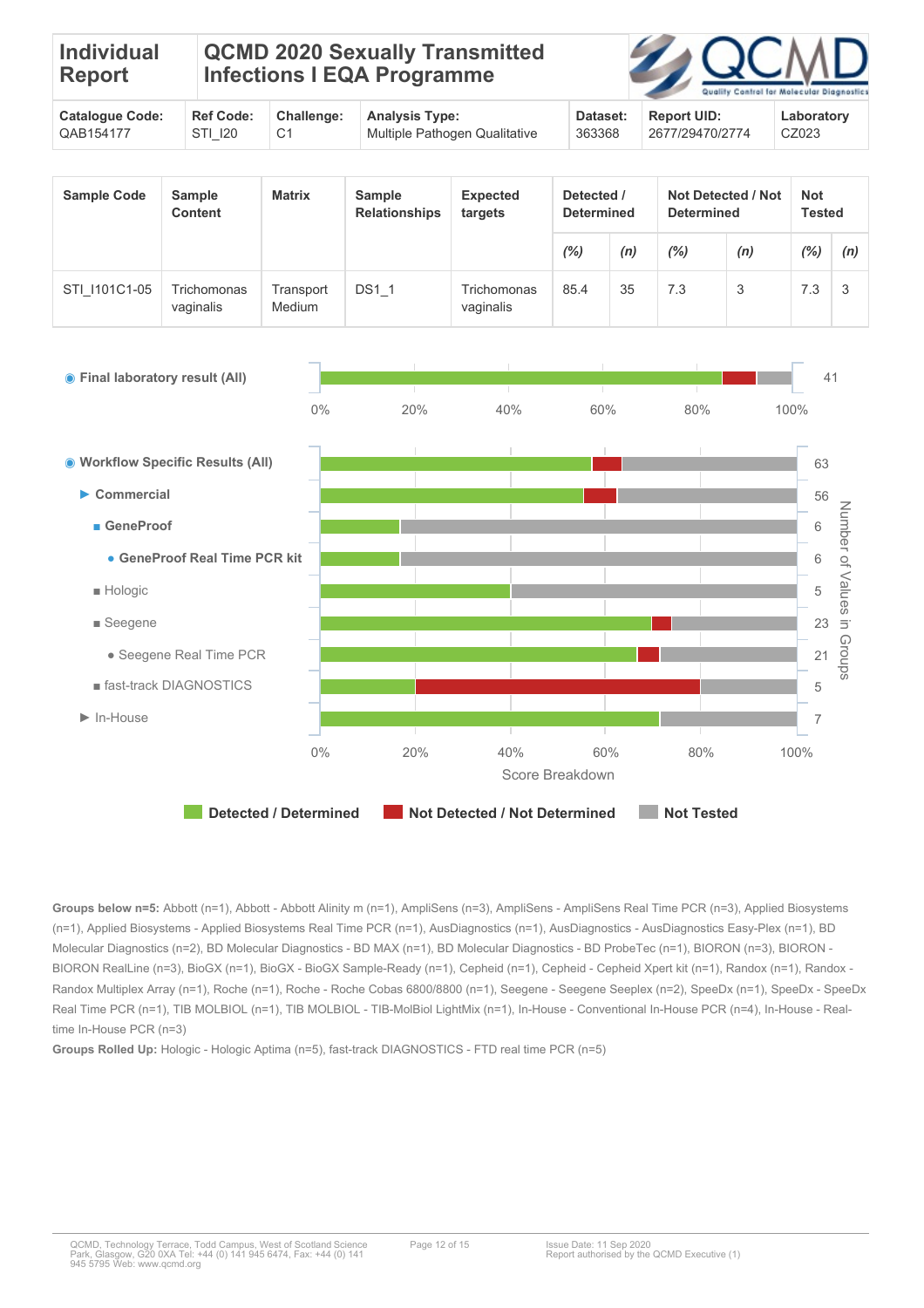| <b>QCMD 2020 Sexually Transmitted</b><br><b>Individual</b><br><b>Infections I EQA Programme</b><br>Report | <b>ZOOMD</b><br>Quality Control for Molecular Diagnostic: |
|-----------------------------------------------------------------------------------------------------------|-----------------------------------------------------------|
|-----------------------------------------------------------------------------------------------------------|-----------------------------------------------------------|

| <b>Catalogue Code:</b> | <b>Ref Code:</b> | Challenge: Analysis Type:     | Dataset: | <b>Report UID:</b> | Laboratory |
|------------------------|------------------|-------------------------------|----------|--------------------|------------|
| QAB154177              | STI 120          | Multiple Pathogen Qualitative | 363368   | 2677/29470/2774    | CZ023      |

#### **Individual Panel Member Analysis (Educational Samples)**

Qualitative analysis for each panel member is provided in relation to your EQA assessment group. EQA assessment groups are established using the molecular workflow information reported by all participants within this EQA challenge / distribution.

To allow meaningful assessment at the individual method level the EQA assessment group must consist of 5 or more datasets. If there are not sufficient datasets at the individual method level then your results will be included within a higher EQA assessment group based on whether it is a commercial or in house technology/method. The highest level assessment grouping is "All" participant reported qualitative results.

A breakdown of qualitative results reported for all workflows used by participants on each of the panel members within this EQA challenge / distribution is provided below. Note: participants may use multiple workflows for each sample.

The final laboratory result indicates the final reported result which may be based on one or more workflows used to test each panel member.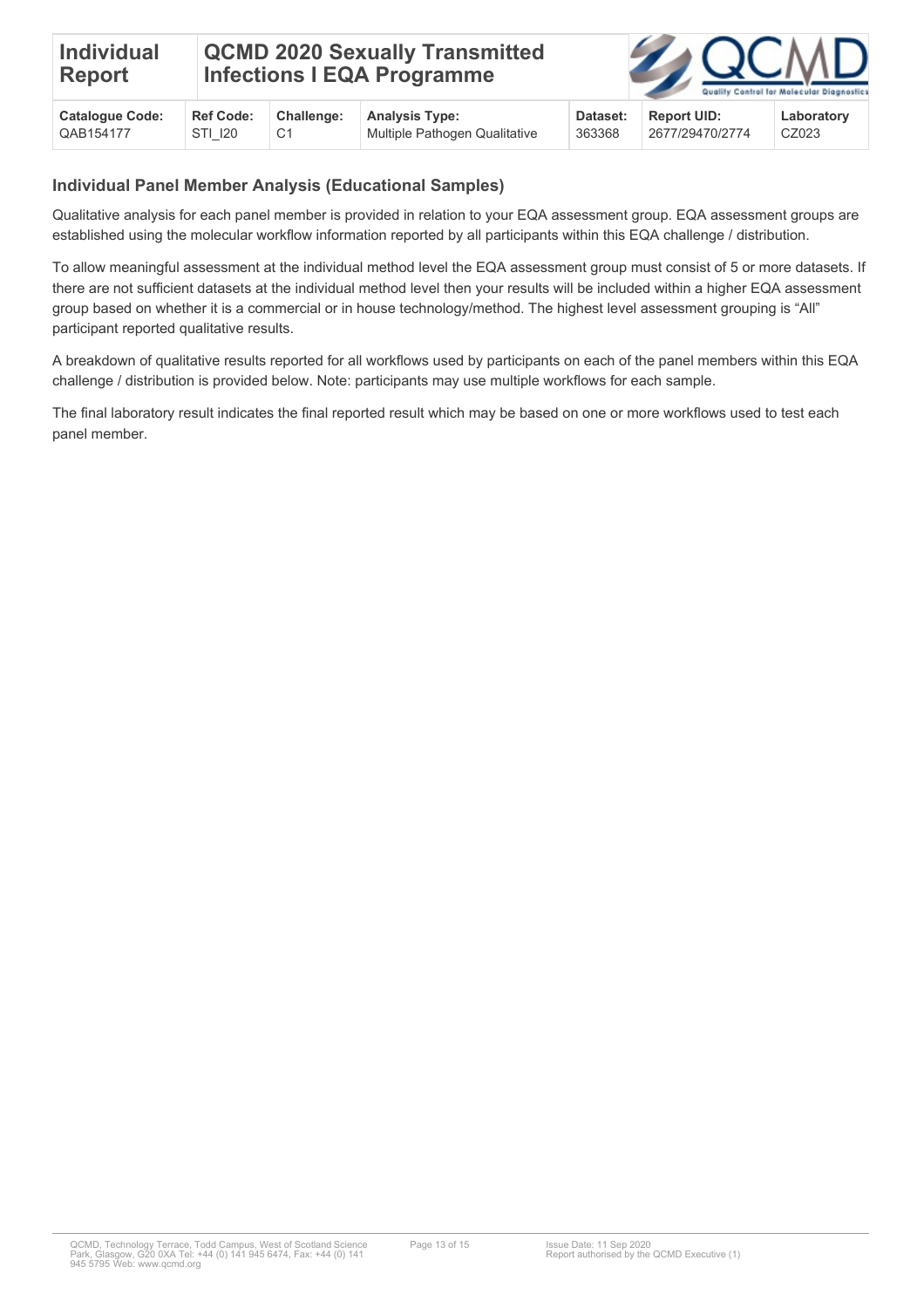| <b>Individual</b><br>Report | <b>Infections I EQA Programme</b> | QCMD 2020 Sexually Transmitted |  | 2 QCMD<br>Quality Control for Molecular Diagnostic |  |
|-----------------------------|-----------------------------------|--------------------------------|--|----------------------------------------------------|--|
|                             |                                   |                                |  |                                                    |  |

| <b>Catalogue Code:</b> | <b>Ref Code:</b> | Challenge: | <b>Analysis Type:</b>         | Dataset: | <b>Report UID:</b> | Laboratory |
|------------------------|------------------|------------|-------------------------------|----------|--------------------|------------|
| QAB154177              | STI 120          |            | Multiple Pathogen Qualitative | 363368   | 2677/29470/2774    | CZ023      |

| <b>Sample Code</b> | <b>Sample</b><br>Content | <b>Matrix</b>       | <b>Sample</b><br><b>Relationships</b> | <b>Expected</b><br>targets | Detected /<br><b>Determined</b> |     | <b>Not Detected / Not</b><br><b>Determined</b> |     | Not<br>Tested |     |
|--------------------|--------------------------|---------------------|---------------------------------------|----------------------------|---------------------------------|-----|------------------------------------------------|-----|---------------|-----|
|                    |                          |                     |                                       |                            | (%)                             | (n) | (%)                                            | (n) | $(\%)$        | (n) |
| STI 1101C1-02      | Trichomonas<br>vaginalis | Transport<br>Medium | DS1 2                                 | Trichomonas<br>vaginalis   | 70.7                            | 29  | 22                                             | 9   | 7.3           | 3   |